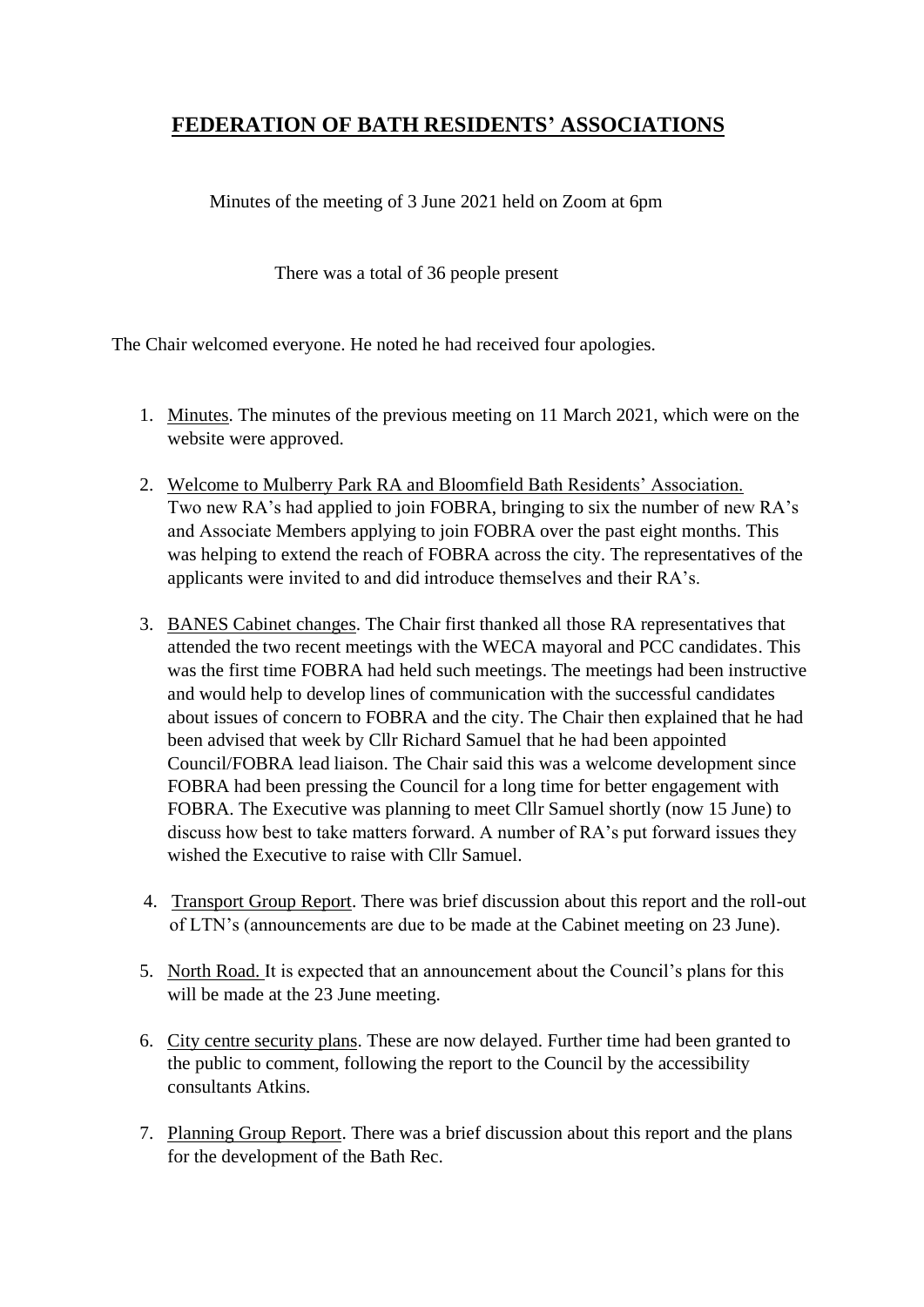- 8. Entry Hill. Katina Beckett, Entry Hill's representative, was unexpectedly unable to attend the meeting but the sent the Chair an update which he read to the meeting. A copy of this appears at Annex 1 at the end of these minutes.
- 9. Tufa Field. The Tufa Field representatives updated the meeting. They explained that although they had initially been assured, following the change of Council leadership, that the Council no longer intended to develop the site, they were now in fact being told that approximately 10 houses would be developed on the site. There was clearly a lot of anger about this and much more work needed to be done to ensure the site was not developed.
- 10. Business Group. Kari Erickson, the Business Group lead, updated the meeting, especially about the efforts of Bath Bid to try to revitalise the struggling city centre. She pointed out that she had just returned from York. That city's centre was thriving, in sharp contrast to Bath's. The Chair added that on a recent visit to Oxford that he had noted that that city's centre was also thriving. It was felt that Bath Bid should be invited to make a presentation to FOBRA at a forthcoming meeting.
- 11. Parishing. The Chair advised that now the worst of the pandemic appeared to be over that it was time to get active on this issue. He would be fixing a meeting shortly for all of those who had expressed an interest in being involved with this initiative.
- 12. AOB. The Chair first thanked the outgoing FOBRA Secretary, Kirstie Rowlandson, for her tireless service to FOBRA over many years. She was standing down because she was moving from Bath. She would be very much missed. The Chair then noted that the next meeting on 9 September (which would also be the AGM) would be held in person once again at the Widcombe School. There was a discussion about whether all future meetings should be in person. It was felt by a number that Zoom meetings were a more efficient way of conducting meetings, especially for people juggling jobs, commuting etc. It was suggested that meetings alternate between in person and Zoom meetings. Emilio Pimentel-Reid raised the issue of the Fashion Museum which is going to have to move from the Assembly Rooms. He pointed out that it is an internationally important collection and at the moment there did not seem to be any plan for where in Bath the Museum could be housed. It would be appalling if the collection were lost to Bath. It was suggested that King Edward's School in Broad Street should be compulsorily purchased by the Council to provide a home for the Museum although it was suggested there may be issues with that site, such as accessibility. Finally, the new RA's (Mulberry Park and Broomfield Road) were elected as members and the Chair welcomed them formally.

Dated: 11 June 2012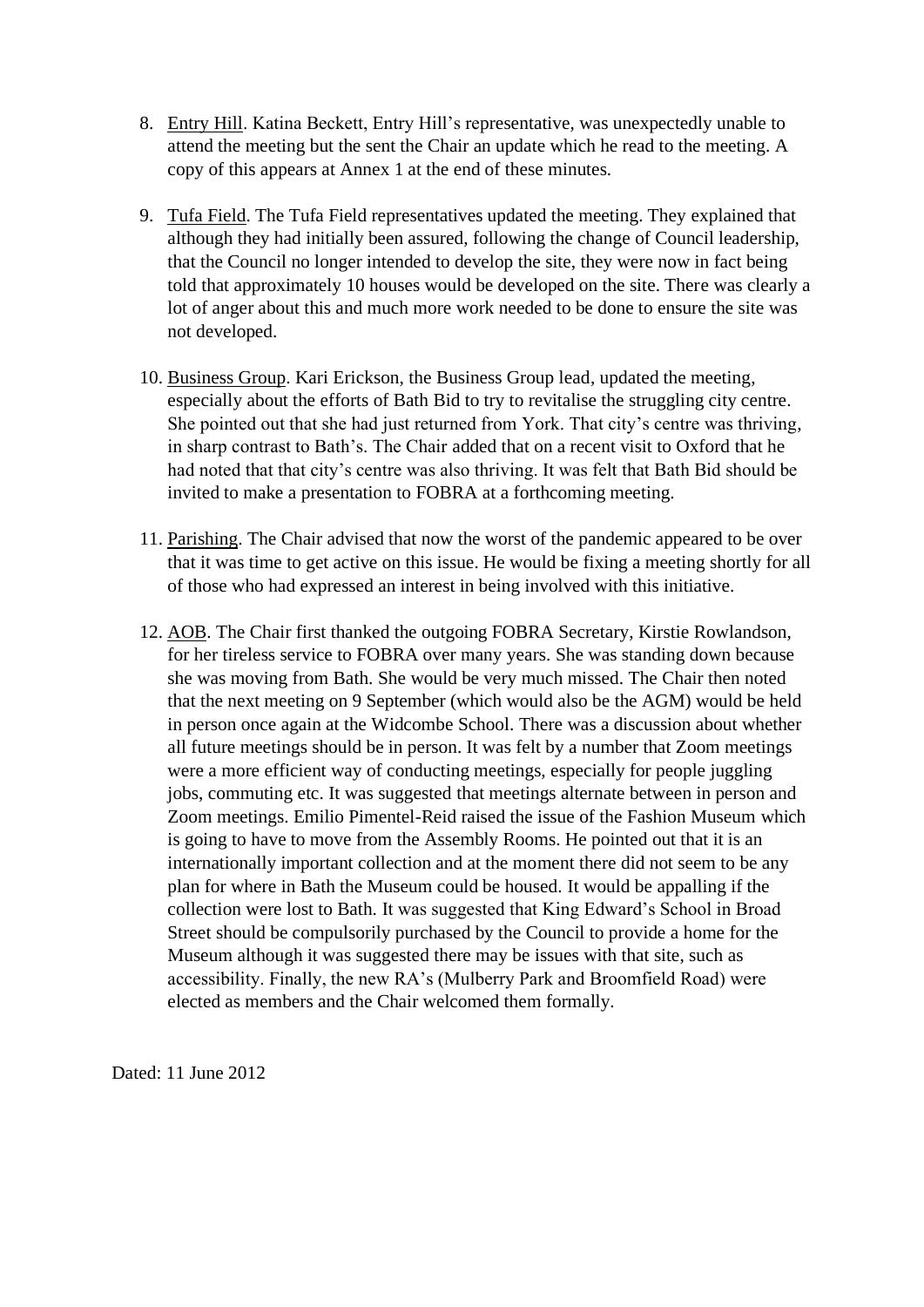Annex 1:

### **Entry Hill Golf Course / Proposed Mountain Bike Park.**

Since we last spoke we have formed a mini committee within the EHCA which has been focusing solely on the mountain bike park. We had several meetings with the council and a couple with Pedal Progression to include one site meeting a couple of months ago. The council has arranged the following for Pedal Progression:

#### Community Engagement:

We are not certain on how the engagement will work. It could be a drop in consultation similar to the two day event held in Odd Down combined with an online consultation. Or solely, an online consultation. We have not been informed. We were in some initial communications about the community engagement a few months ago but have not heard anything recently. We do know that the community engagement was put out for tender. We are uncertain of the influence of the community as we believe the initial proposal cannot be altered drastically.

#### Site Contamination:

The invasive contamination tests on the site are still waiting to be done. From what we have been told 50 samples will be taken from the areas on the site which require the heavy excavation work to provide the mountain bike park activities, the perimeter fence and the free to access facilities on the site. The site is ex landfill, filled with industrial, commercial and household waste. The contamination issues will need to be sorted in order to make the site safe for visitors and residents. This could be very costly for the council.

Traffic Survey: The mountain bike park has the potential to significantly increase traffic on EH and because of this a traffic survey needs to be carried out.

Avon Wildlife Trust/ Forest of Imagination had their own travel plan in place - they consulted with the EHCA during the bidding process. The golf bidders did not need one. Keeping the golf course as a golf course would have not required any traffic surveys or travel plans as the flow of cars would have been regulated - due to the nature of the sport.

The traffic survey that BANES have put out to tender should happen sometime in June / July.

## Pending Contract:

Pedal Progression are still only at the preferred bidder stage, a contract has not yet been signed between Pedal Progression and the council. The council will be pushing for this to happen after the contamination results are back, the community engagement and traffic surveys have been completed and the pre-planning application has been submitted. Any contract signed with the preferred bidder will be subject to conditions.